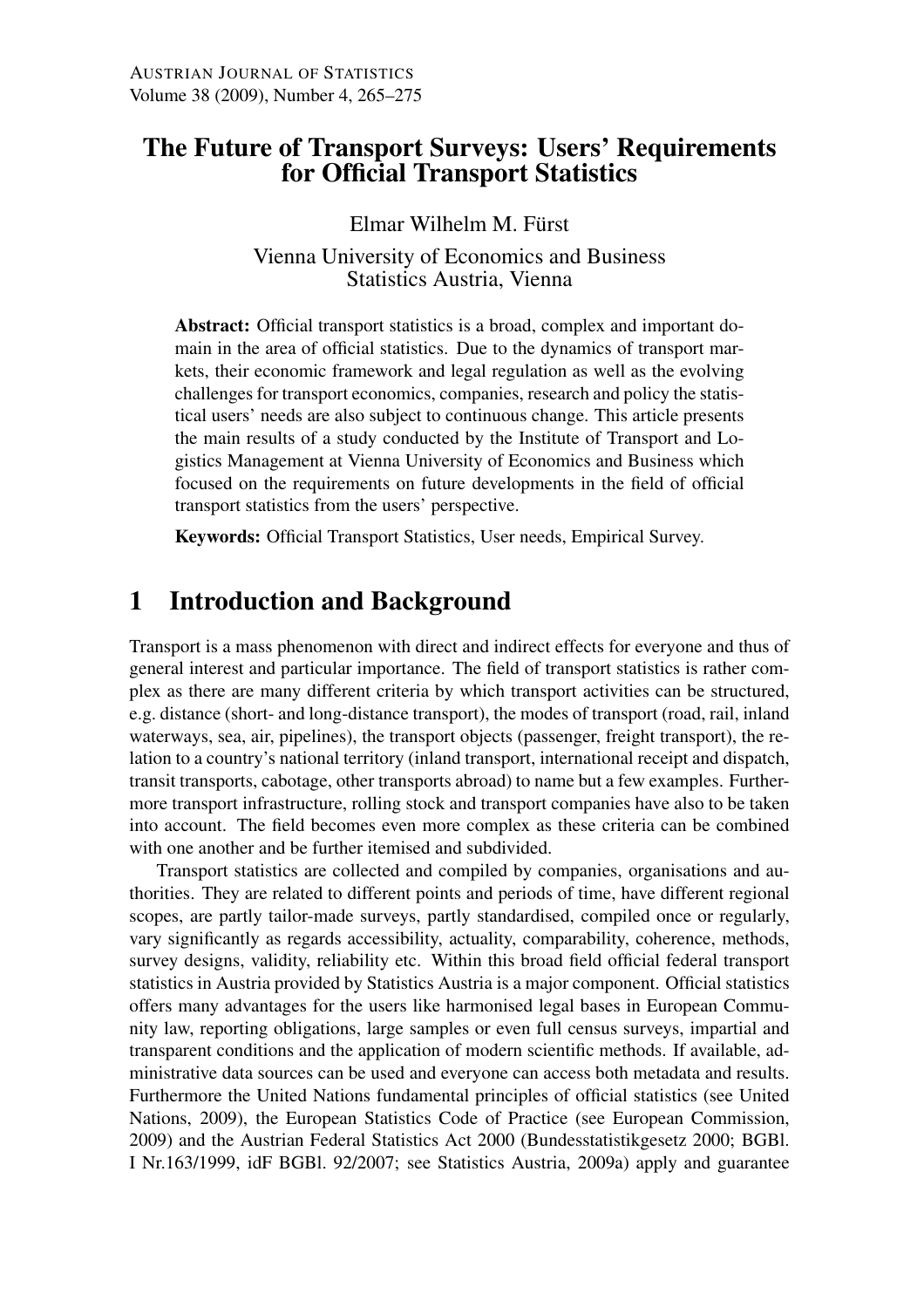upmost standards. These facts ensure that users can legitimately rely on the results of official statistics and take them as a point of reference.

Table 1 shows an overview of the surveys regularly conducted in official transport statistics in Austria. Further details and an enumeration of legal bases can be found in the Standard documentations provided by Statistics Austria for each domain individually.

#### 2 Problem Statement

The group of transport statistics' users is as heterogeneous as the statistical field itself. Representatives of transport policy on European, national and regional levels, universities, research institutes, authorities, media, various kinds of companies and other organisations need the data for their purposes e.g. transport models, forecasts, cost-benefit-analyses, project planning and investment decisions, measures to improve safety etc.

Because of the different objectives transport statistics have to fulfill, it is hardly possible to define a general profile of requirements from the users' point of view. Technical progress and particularly the availability of IT-based models and methods lead to a steady change of demand and requirements. There is also a three-tiered trade-off between high statistical quality, a reduction of respondents' burden and the economical use of resources needed for the compilation of results. This leads to a need for the development of innovative methods, automated data collection techniques and the use of administrative data.

Due to the fact that profound changes and the implementation of new techniques and systems in official transport statistics have to be based on modern legal acts, conceptual preparations and the introduction of methodological as well as technological developments take significant time. It would thus seem useful to obtain a big picture at an early stage of what users shall expect from statistical results on a regular basis from a neutral perspective. This is a prerequisite to offering high quality statistics according to users' needs in the future. It has to be found out, what data shall be collected by whom and by the use of which means. The understandable and partly rather extensive requirements on the users' side have to be deliberately regarded taking into account the need for legal bases, feasibility and financial constraints.

## 3 Empirical Analysis: Method

Users' needs and requirements for future official transport statistics have been investigated in a qualitative study by the Institute for Transport and Logistics Management of Vienna University of Economics and Business. As a first step a guideline for the structural interviews was developed. In order to identify and contact experts on several fields using transport statistics in their work, a list of relevant organisations, institutions, companies and authorities and possible contact persons was compiled. A basic distinction was made between public and private bodies which were then further assigned to subfields like authorities, consultants or companies according to modes of transport. Only the Federal Ministry for Transport, Innovation and Technology was directly included in the sample because of its importance as a high-level user, for all other respondents a random sample was drawn per subfield. Due to the high willingness to participate in the survey and thus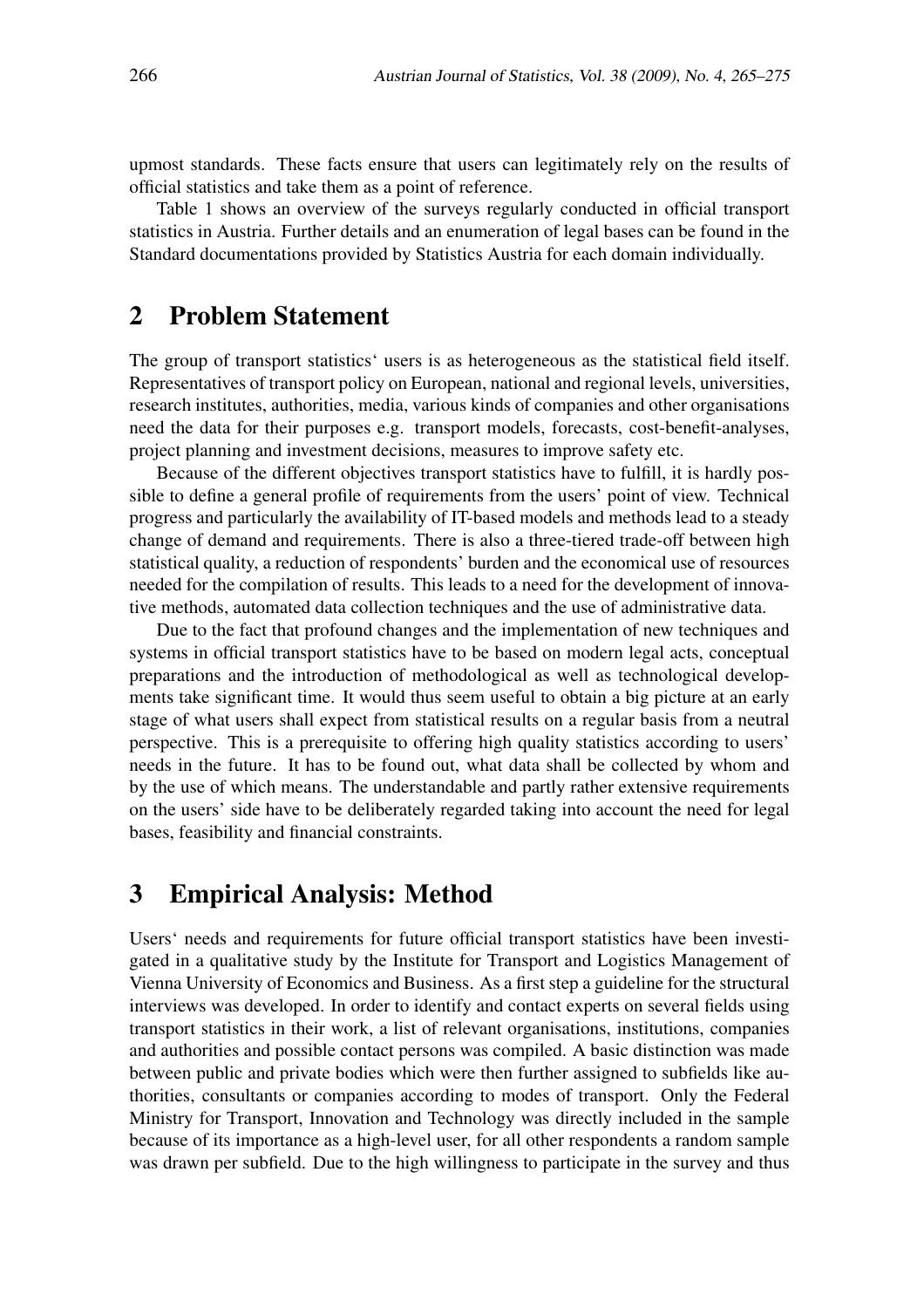|                     | Type of sur- $\vert$ Survey |                | Responsible   Reporting |                | Units                                    | Objects                             |
|---------------------|-----------------------------|----------------|-------------------------|----------------|------------------------------------------|-------------------------------------|
|                     | vey                         | principle      | directorate             | media          |                                          |                                     |
|                     |                             |                | at Statistics           |                |                                          |                                     |
|                     |                             |                | Austria                 |                |                                          |                                     |
| Road freight Sample |                             | of Nationality | <b>Business</b>         | Paper          | and Local units with Lorries with $\geq$ |                                     |
| transport           | vehicles                    | principle      | <b>Statistics</b>       | web-based      |                                          | $\geq 1$ lorry with 2 t load capac- |
| of Austrian         | and<br>report-              |                |                         | question-      | $\geq 2$ t load capac- ity,              | articulated                         |
| companies           | weeks<br>ing                |                |                         | naire          | ity or $\geq 1$ articu-                  | lorries                             |
|                     | (mandatory)                 |                |                         |                | lated lorry                              |                                     |
| Vehicle             | Use of ad-                  | Territory      | Spatial                 | Automated      |                                          | Road motor ve- Registrations of     |
| stock               | ministrative                | principle      | <b>Statistics</b>       |                | data import hicles and trail-            | new<br>and used                     |
|                     | data                        |                |                         | from admin-    | ers approved for                         | cars                                |
|                     |                             |                |                         | istrative data | public roads in                          |                                     |
|                     |                             |                |                         | source         | Austria and a de-                        |                                     |
|                     |                             |                |                         |                | sign speed of $\geq$                     |                                     |
|                     |                             |                |                         |                | $10$ km/h                                |                                     |
| Road                | $ Ru  $ census              | Territory      | Spatial                 | Accident       | Austrian<br>police Road                  | accidents                           |
| dents               | survey                      | principle      | <b>Statistics</b>       | counting       | departments                              | with<br>personal                    |
|                     |                             |                |                         | form<br>com-   |                                          | injuries                            |
|                     |                             |                |                         | pleted by the  |                                          |                                     |
|                     |                             |                |                         | police         |                                          |                                     |
| Rail<br>trans-      | <b>Full</b>                 |                | <b>Business</b>         | Electronic     | Austrian                                 | based   Railway                     |
|                     | cen-                        | Territory      | <b>Statistics</b>       |                |                                          | trans-<br>under- ports on Austrian  |
| port, infras-       | survey<br>sus               | principle      |                         | data supply,   | railway                                  |                                     |
| tructure,           | (mandatory)                 |                |                         | and<br>paper   | takings                                  | and territory, rail in-             |
| rolling             |                             |                |                         | web-based      | all                                      | companies frastructure,             |
| stock<br>and        |                             |                |                         | question-      | performing                               | rail $ $ rolling<br>stock,          |
| accidents           |                             |                |                         | naires         | transports<br>in                         | accidents                           |
|                     |                             |                |                         |                | Austria                                  |                                     |
| Inland              | Full<br>cen-                | Territory      | <b>Business</b>         |                | Paper count- Vessels with $\geq$         | Transports<br>of                    |
| waterways           | survey<br>sus               | principle      | <b>Statistics</b>       | forms,<br>ing  | $50$ t load capac-                       | Austrian<br>and                     |
|                     | (mandatory)                 |                |                         | electronic     | ity                                      | foreign ships on                    |
|                     |                             |                |                         | data supply    |                                          | the Danube with                     |
|                     |                             |                |                         |                |                                          | a load capacity                     |
|                     |                             |                |                         |                |                                          | $\geq 50$ t                         |
| Civil<br>avia-      | Full<br>cen-                | Territory      | <b>Business</b>         | Electronic     | Austrian airports                        | Scheduled<br>and                    |
| tion (passen-       | survey<br>$_{\rm sus}$      | principle      | <b>Statistics</b>       | data supply,   | and airfields                            | non-scheduled                       |
| ger, freight,       | (mandatory)                 |                |                         | and<br>paper   |                                          | air<br>transport                    |
| mail)               |                             |                |                         | web-based      |                                          | with $\geq 5.700$                   |
|                     |                             |                |                         | question-      |                                          | maximum<br>kg                       |
|                     |                             |                |                         | naires         |                                          | permissible                         |
|                     |                             |                |                         |                |                                          | take-off weight                     |
|                     |                             |                |                         |                |                                          | (commercial                         |
|                     |                             |                |                         |                |                                          | aviation)                           |
| Pipelines           | Full<br>census              | Territory      | <b>Business</b>         | Electronic     | Companies<br>op-                         | Pipeline-bound                      |
|                     | survey (vol-                | principle      | <b>Statistics</b>       | data supply    | erating pipelines                        | $ $ oil<br>and<br>gas               |
|                     | untary)                     |                |                         |                | for oil or $gas$ transports              | in                                  |
|                     |                             |                |                         |                | transports                               | in   Austria                        |
|                     |                             |                |                         |                | Austria                                  |                                     |

Table 1: Overview on official transport statistics and its current coverage of transport.

a high response rate it was hardly necessary to contact additional experts in the respective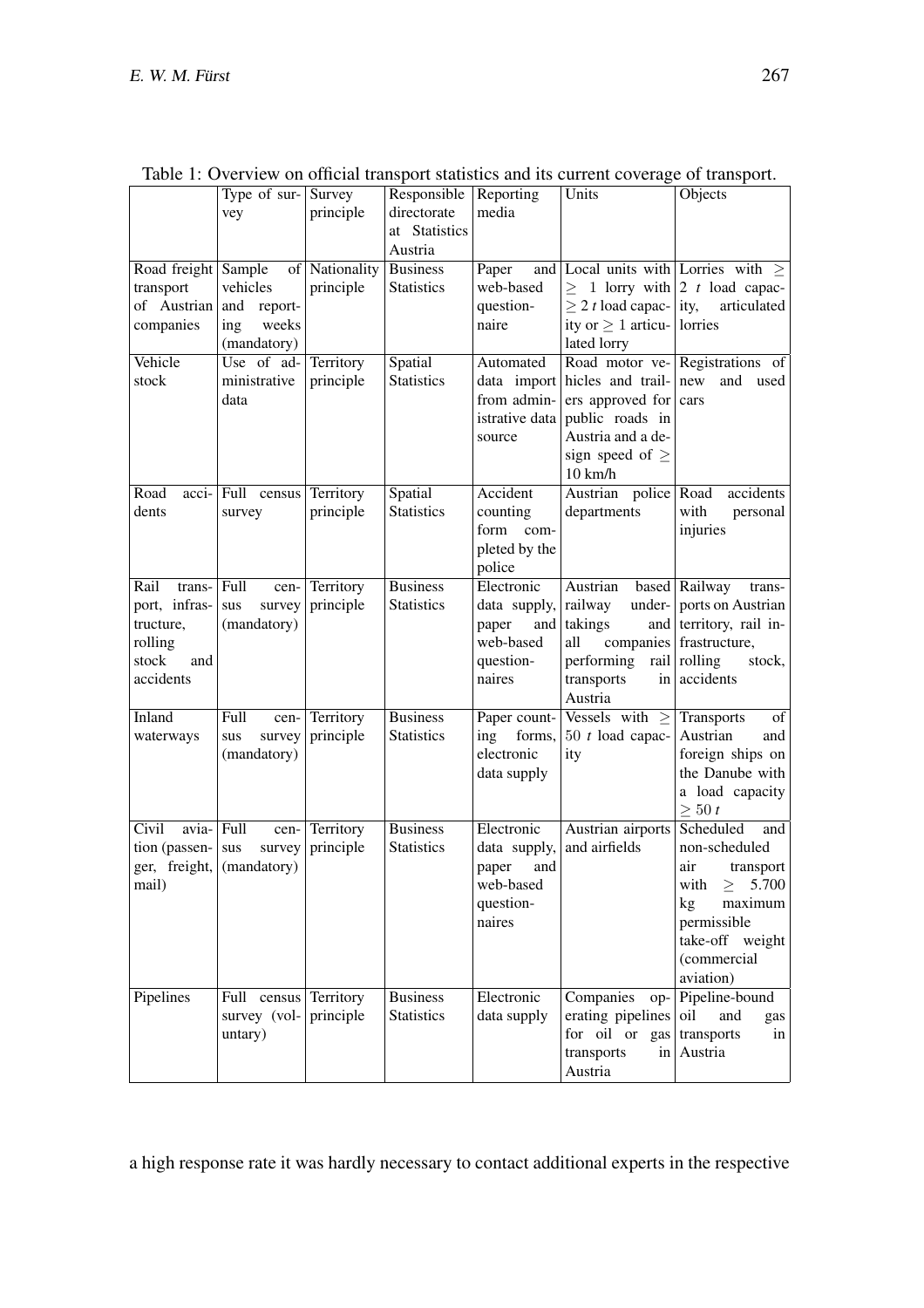subfields as a replacement. In total 35 experts were contacted of which 31 eventually participated in the survey which equals a response rate of 88.6 %. This strengthens the presumption that official transport statistics serve as an important input factor for many kinds of tasks. Table 2 comprises the fields of work of the experts interviewed.

The experts were contacted via telephone and – whenever possible – an appointment was arranged. Most of the interviews (18) were held – as intended – face-to-face in the experts' offices. Due to time constraints (on the experts' side) eight interviews were completed via telephone. In five cases and upon explicit request a written response (via email) was also accepted. From the methodological point of view it might be criticized that faceto-face-interviews, telephone interviews and particularly written responses were treated equally. However only qualitative data was collected and official transport statistics are basically considered a less sensitive topic for interviewees than their political attitudes or even their health. Hence there is only a limited danger of obtaining social desirable answers. The small chance of a methodological bias was accepted in order not to abandon important experts' input. Similar response patterns could be taken as supporting indication for this assumption.

The interviews were conducted between March  $27<sup>th</sup>$ , 2009 and June  $4<sup>th</sup>$ , 2009. The average length was 35 minutes per interview. Figure 1 shows the interview structure (translated by the author, the interviews were held in German).

| Area                             | Count          |
|----------------------------------|----------------|
| Public authority                 | 6              |
| Research institute, universities | 5              |
| Rail                             | 4              |
| Special interest groups          | 3              |
| Transport planning               | 3              |
| Road                             | $\overline{2}$ |
| Aviation                         | 1              |
| Inland waterways                 | 1              |
| Telematics                       | 1              |
| <b>Transport safety</b>          | 1              |
| Official transport statistics    | 1              |
| Regional transport association   | 1              |
| Media                            | 1              |
| Others                           |                |
| Total                            | 31             |

Table 2: Expert interviews: Overview of the interviewees' fields of work.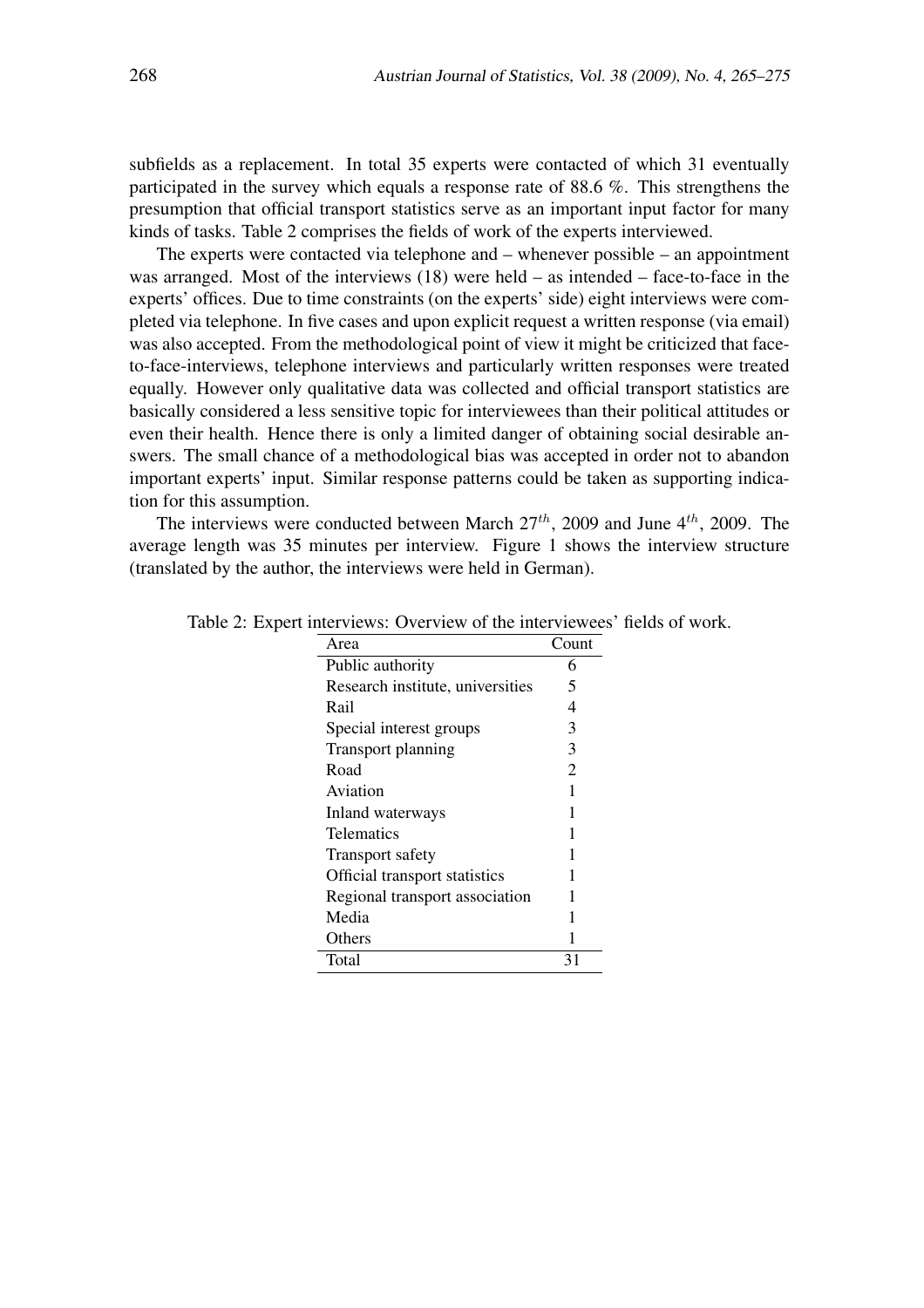

Guideline for expert interviews (translated into English; original: German):

For a research project at the Institute of Transport and Logistics Management of the Vienna University of Economics and Business we are conducting interviews about official transport statistics in Austria.

All interviews will be treated confidential and in the reports only the area the interview partner is working in will be stated (e.g. authority, transport company).

If you are interested in the results we will be happy to send you the final report Now we would like to discuss some questions about official transport statistics in Austria:

- 1. What do you think in general about official transport statistics?
	- (K) How would you assess the quality of official transport statistics in gereal?
	- (K) Could another organisation take over official transport statistics (from Statistics Austria)?

2.

- a. Which data of official transport statistics is used in your organisation/company?
- b. What is it used for?
- c. Where do you get it from?
- 3. Surveys in the field of official transport statistics result in a certain burden for the respondents having to fulfil legal reporting obligations. Do you regard this as justified and reasonable? Would you improve anything at this point?
- 4. Now for the different domains of official transport statistics: Which room for improvement do you see concerning data collection, dissemination and quality in the field of

|                                          | Survey technique,<br>data collection | Dissemination/<br>quality |
|------------------------------------------|--------------------------------------|---------------------------|
| Road freight transport statistics        |                                      |                           |
| Rail transport statistics                |                                      |                           |
| Civil aviation statistics                |                                      |                           |
| Statistics of inland waterways transport |                                      |                           |
| Pipeline transport statistics            |                                      |                           |

5.

- a. Which additional data should be collected and disseminated in official transport statistics?
	- (K) from your own perspective:
	- (K) from a rather general point of view:
- b. How should this data be collected and disseminated?
- 6. What should be deleted from official transport statistics?
- 7. Do you consider it useful and feasible to provide data of official transport statistics along with other transport relevant data collected by offical and non official bodies on a joint web-based platform?

Figure 1: Interview guidelines.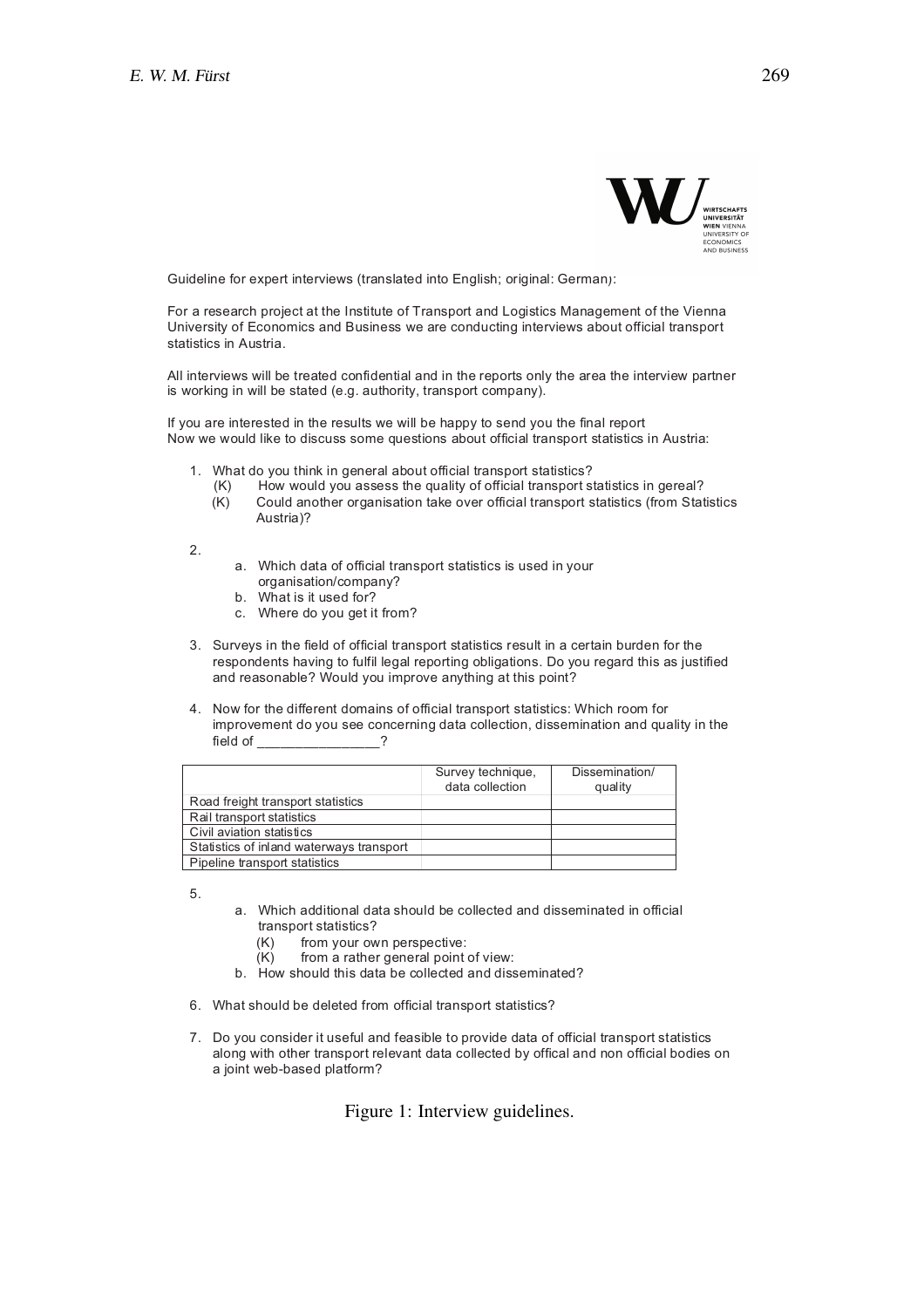# 4 Results of the Qualitative Survey

#### 4.1 General Attitude Towards Official Transport Statistics

The majority of the interviewed experts show an overall positive attitude towards official transport statistics. They also regard all legal conditions as completely fulfilled and state that data is collected and disseminated impartially and according to the standards of accountability of national statistical institutes. They attach great importance to official transport statistics for their work. For several reasons, however, the results of official transport statistics are practically never referred to as a sole reason for taking decisions. One fundamental point of criticism raised by more than half of the experts is the time gap between the period of reference and the date of data publication. According to EUregulations this period is five months which is regarded too long by most interviewees.

Another point is the non-availability of data on low regional levels for the general public. The current legal act limits the publication of data to the level of the Austrian federal states (the nine provinces). Data below this boundary is hence not being published.

Five experts would welcome a deeper cooperation between Statistics Austria's transport unit and the Federal Ministry for Transport, Innovation and Technology. This collaboration should lead to further improvements in the data and especially to a joint publication of the Ministry's results calculated by the help of the transport model for Austria ("Verkehrsmodell Osterreich"). Accordingly it would again become possible to depict ¨ transport flows of all modes on Austria's national territory. Since Austria's admission to the EU in 1995 and the following change of the survey principle in road freight transport statistics to the "nationality principle" this has not been possible as only lorries with a load capacity of 2 tonnes or more and articulated lorries registered in Austria are included in the survey. Transportation performed by foreign vehicles is not included in the results, making it difficult to assess the modal split.

All experts (about a third) who are aware that for rail, inland waterways (Danube) and air transport a full census survey and a large sample survey for road freight transport is carried out, appreciate it. This is seen as an important factor enforcing quality in these domains. Respondents' reporting obligations are considered indispensable and absolutely necessary. Other positive aspects concern the cooperation and information exchange between Statistics Austria, its respondents and the users of its products, the general openness towards suggestions and improvements and the methodological and conceptual transparency shown by the extensive and complementary publication of metadata in form of standard-documentations for each statistical domain.

Contrarily specific quality limits do not remain unmentioned. Even interview partners generally assessing quality to be high see some aspects needing improvement: In addition to the long time between reference period and publication and the missing availability of regionally disaggregated data the most often mentioned aspect are the fields of transport not covered by official transport statistics (e.g. passenger transports on the road) and problems of comparability and coherence between different transport statistics and transport and other statistics respectively. The latter is of course a pan-European problem as the methods, variables, and concepts are mostly regulated by European law and thus are not subject to national decisions.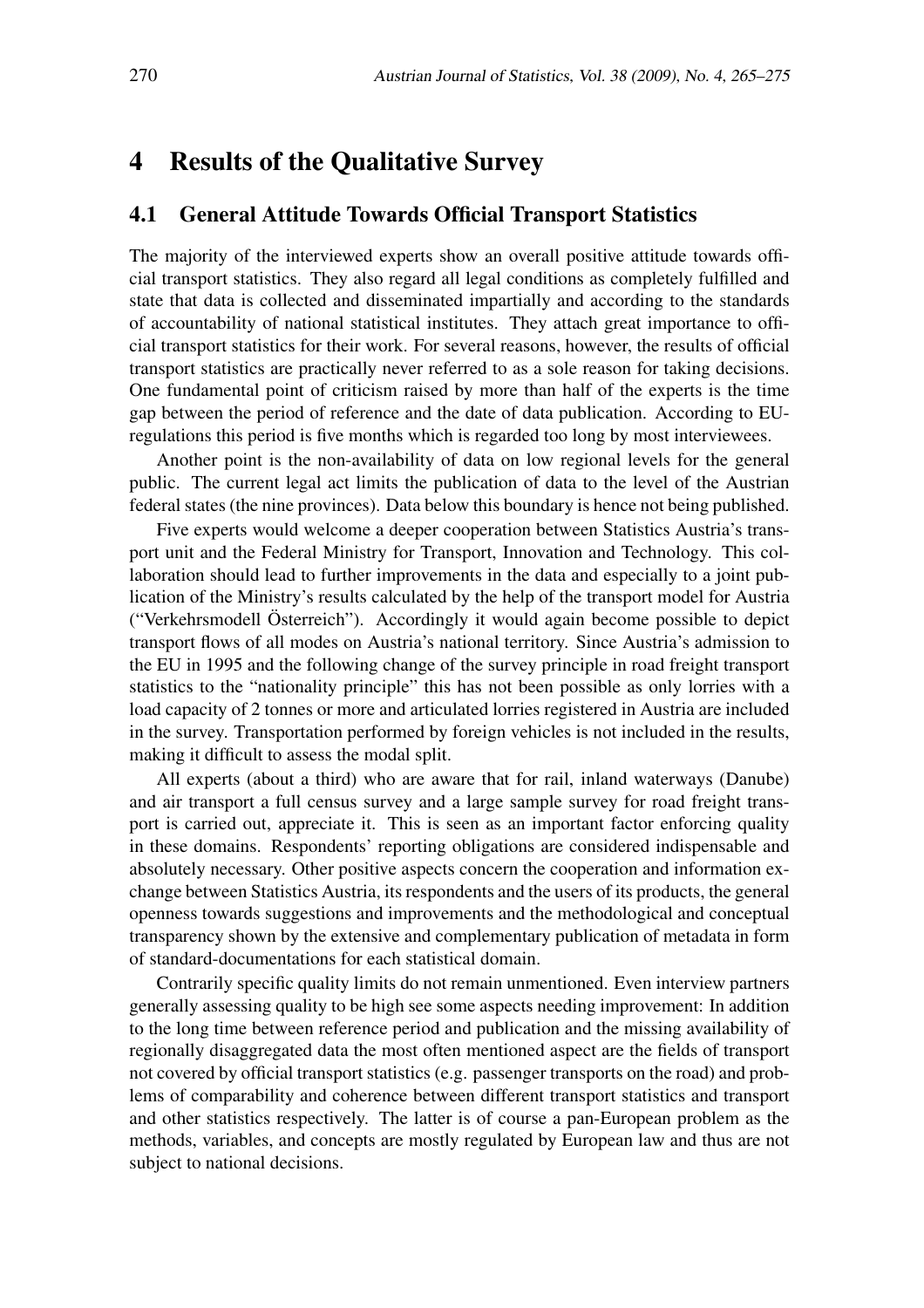A very clear attitude can be found concerning the question, which institution should be responsible for official federal transport statistics. The majority of the interviewed persons consider this a rather theoretical question, as there is no need to change the competent authority. Statistics Austria is seen as the responsible organisation with an experienced team and the technical resources needed.

# 4.2 Use of Statistical Results in the Field of Transport

In the course of the interviews the question was addressed, for which reasons and purposes the experts need official transport statistics data. The data is used in numerous fields. The following (not comprehensive) list shows some of the uses; however in most cases data from official transport statistics has to be combined with data from other sources.

- Depiction of developments and trends
- Origin-destination-matrices and analyses
- Transit flows
- Share of combined/intermodal transport
- Public subsidies
- Cost-effectiveness- and cost-benefit-analyses
- Infrastructure costs
- Transport forecasts (international, national, regional)
- Stock of vehicles
- Consultancy
- Special interest and lobbying
- Multimodal analyses and comparisons, modal-split
- Emissions caused by transports
- Transport planning
- Tourism statistics
- Transport models
- Transport policy

## 4.3 Respondents' Burden

Transport companies covered by surveys in the field of official transport statistics have to use time and other resources in order to comply with the reporting obligations. The consequent respondents' burden needs to be reasonable and should be restricted to a minimum but still has to be in relation to representativeness, data needs, and quality. 24 experts consider the current burden as justified and necessary, stating that representative statistics cannot be obtained without reliable data. It has to be mentioned that major reductions could already be realised by the use of online questionnaires and the reduction of the sample size in road freight transport statistics in the year 2006.

Significant measures for further reductions are seen in the use of administrative data and particularly in the implementation of IT-based methods, the use of already existing company data and the automated data collection. Of course aspects such as relevant costs,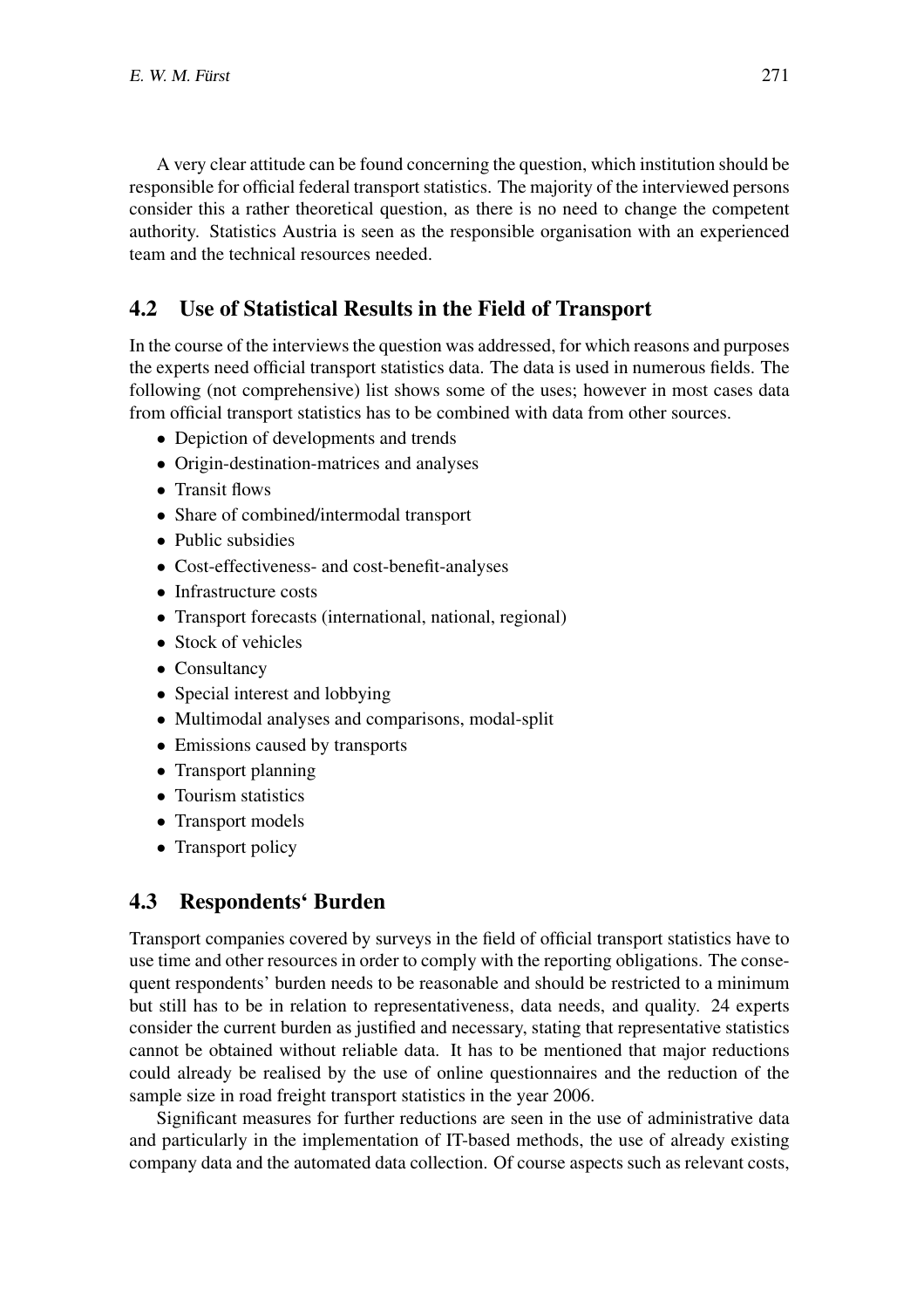quality gains, legal bases, financial sources, data safety and security, and technical feasibility also have to be taken into consideration.

Two experts (both from companies) consider the respondents' burden to be too high, the rest cannot provide information on this point.

#### 4.4 Possible Improvements Regarding Quality, Survey Techniques and Dissemination

The long time between the collection of data and the publication of the corresponding results is the most prominent point of criticism mentioned by more than half of the experts. Even if this delay is in line with the legal basis, the users would like to have data available earlier. The experts feel there is a lack of legal regulations forcing companies to provide accurate data more quickly. Of course data collection, submission and processing takes time, however this could be done more efficiently.

Nine experts also desire more detailed data to be available online on the website of Statistics Austria. It seems to some extent to be unknown among the interviewees that there is a broad offer of dissemination channels including the ISIS database, which should already have been alleviated by the new web design. There is also the need for more origin-destination-matrices and more explicit indications of time series' breaks, coverage of specific results, data sources etc. At this point it needs to be stressed that it is Statistics Austria's intention to provide all metadata relevant for the correct use and interpretation of the figures, for example in the detailed standard-reports which – of course – also need to be consulted by the users.

As regards road freight transport there should be a reporting obligation for foreign vehicles and transit transports. However there is currently no legal basis for such a survey. Data derived from the ministry's transport model yielding a complete depiction of all transport flows on Austria's territory could be published by Statistics Austria under the condition of co-financing.

What is also seen as a major problem is the lack of harmonised traffic counts in Austria. For some time Austria's federal states have been responsible for traffic counts using individual methods and techniques.

Some experts believe that Statistics Austria should do more than merely present statistical results. Further analyses, comparisons, discussions and interpretation of the data would be desirable. Changes in economic and legal conditions, political or economic decisions, events, crises, weather conditions, natural catastrophes etc. could therefore be taken into account.

Of paramount importance is the inclusion of pipeline transports in the legal framework. Currently only some of the data can be published due to the voluntary character of the survey.

Electronic devices and reporting should also take place in the collection of inland waterway data. As a consequence, transit flows on the Danube could be covered completely again. Statistics Austria keeps track on current developments in this field.

In civil aviation statistics the complete itinerary of the passengers starting at the first point of origin and ending at the last destination should be collected. Currently only onward destinations are available. In a complementary survey further variables (travel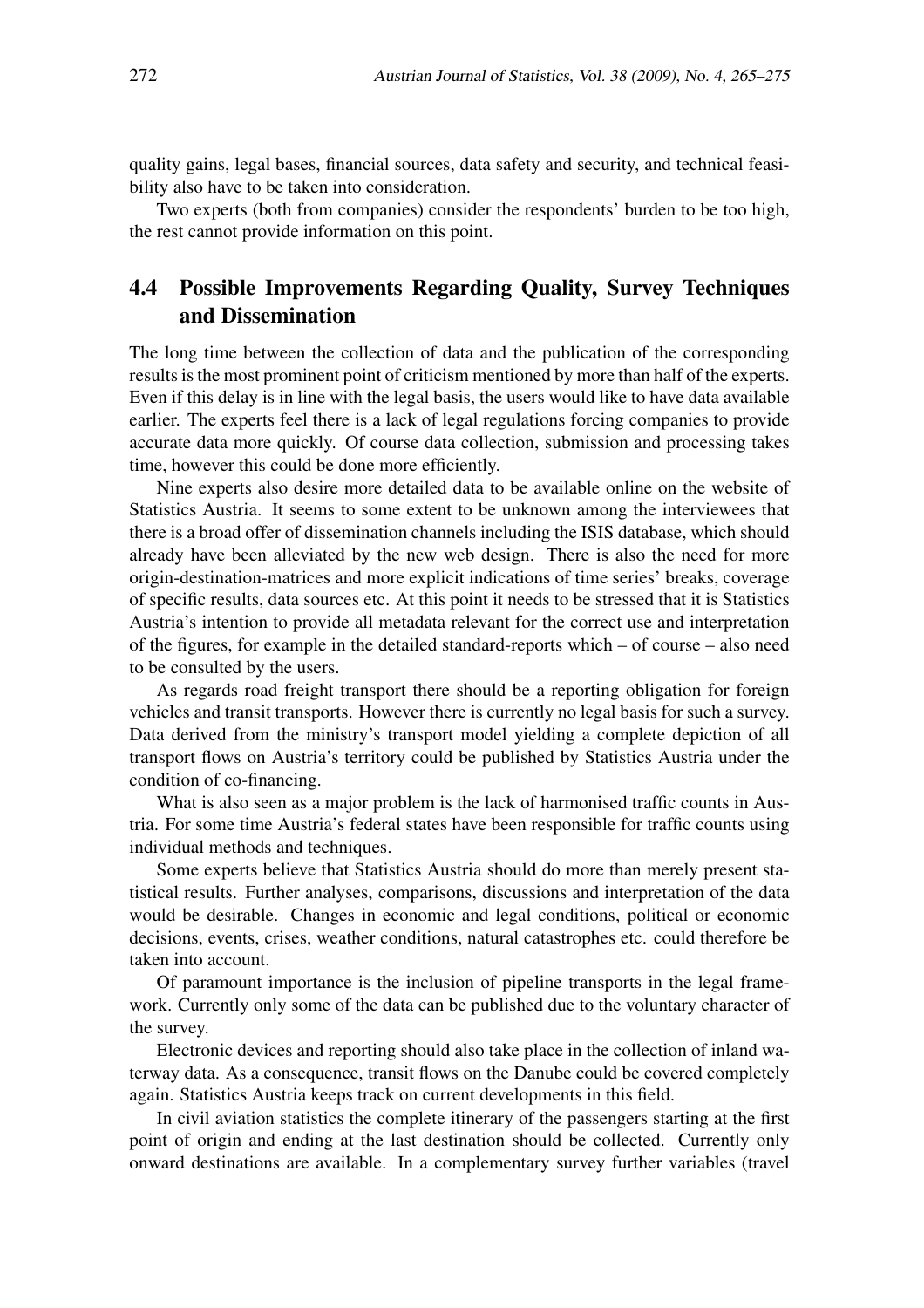purpose, transports pre- and post-flight, nationalities, gender etc.) should be covered. Again this fails currently because of the absence of a legal basis.

#### 4.5 Redundant Variables, Needs for Additional Information

In general there is the wish for more comprehensive official transport statistics. Around 90 % of all persons interviewed claimed that up to at least a certain extent official transport statistics do not cover all fundamentally relevant fields. This refers especially to mobility surveys, road passenger transports, public transport, individual transport and to multimodal transport chains in passenger and freight transport. Also other aspects of freight transport should be covered like the activities of foreign lorries on Austria's territory, activities of lorries below the current threshold in road freight transport (smaller lorries), supply chains including intramodal and intermodal transhipments, costs and prices for transport services, costs for infrastructure use and external costs. Experts would also like to see further analyses and combinations with other statistical fields (e.g. number of employees in the transport sector).

At the moment there seems to be no danger of an information overflow. On the contrary the principle "the more data – the better" seems to apply. Hence practically no survey regularly conducted is regarded as redundant.

Clearly this wish needs to be aligned to a legal mandate, feasibility and financial viability.

#### 4.6 Assessment of a Unique Transport Statistics Data Platform

The experts interviewed for this study showed a clear preference for the implementation of a unique web-based transport statistics data platform following the example of Germany. All official transport statistics along with all data collected by public entities, public companies, or companies financed significantly by public bodies should be made available there. Except for one single expert this proposition is strongly supported.

#### 5 Conclusions

The general attitude among the interviewed transport experts towards official transport statistics is excellent. The users seem to be satisfied with the results and efforts of Statistics Austria. The resources currently used for official transport statistics and the respondent's burden is seen as being absolutely justified.

Improvements could be achieved for instance by reducing the time period between collection and publication of data, by making more detailed regional results available, by a more comprehensive coverage of transport flows, further by the inclusion of all methods of transport in Austria, by a significant extension of the transport statistical scope, by the establishments of links to other statistics, and even by further analyses and interpretation of developments as well as forecasts. All this could be provided, though, if legal or contractual assignments and financial resources are assured.

The interviews also show that the spectrum of available dissemination channels (see Statistics Austria, 2009b) and publications is not known even to some experts. This could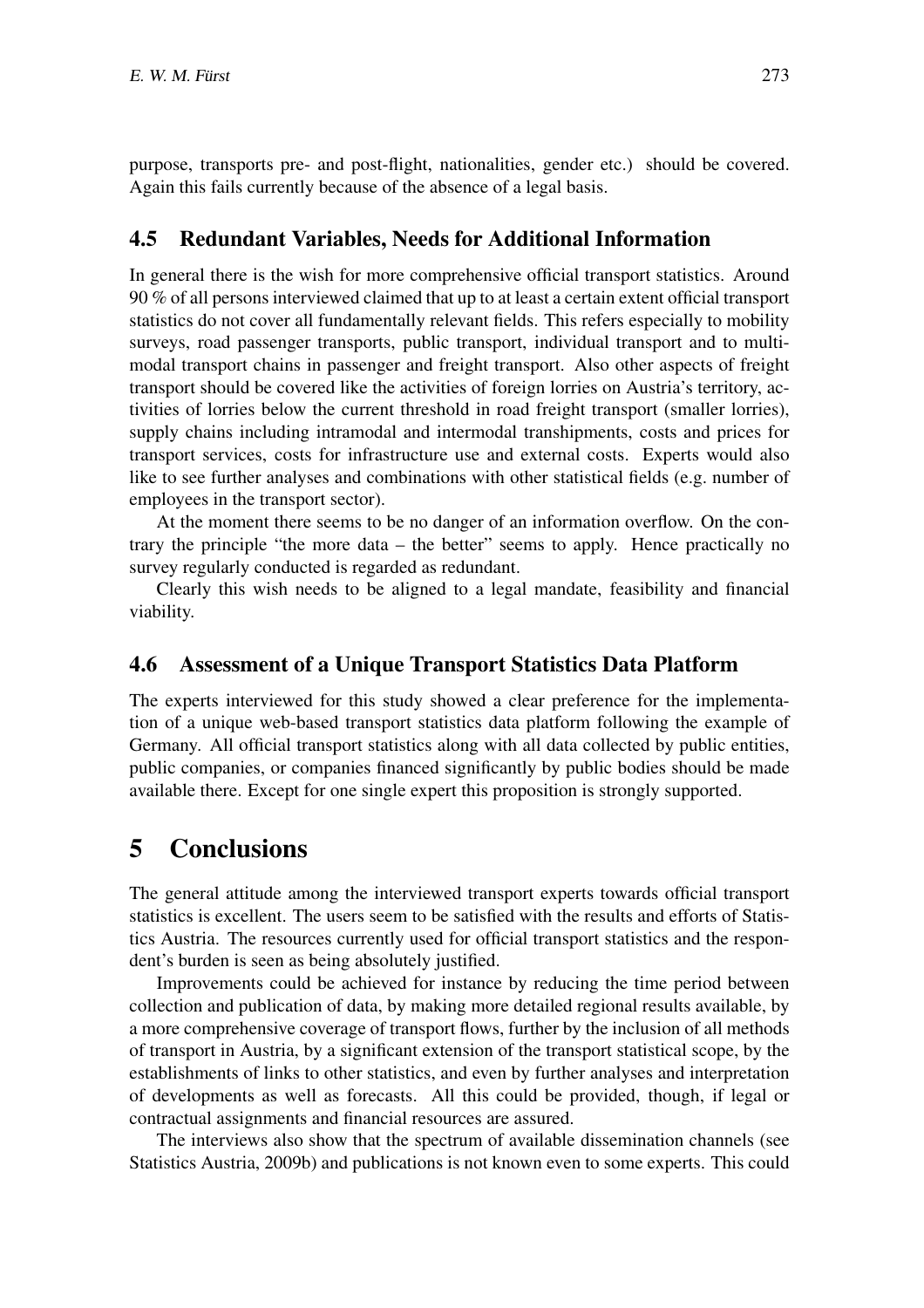induce a leaner dissemination concept. Similarly the ISIS database, web-questionnaires and standard-documentations containing all relevant metadata are not always known. There is a need to make these information sources more public, as ignorance may lead to misinterpretation of data and a rising number of interventions and inquiries. The new website has already brought more transparency in this context.

The study allows – all-in-all – deeper insight into the users' needs and requirements. Not surprisingly although general satisfaction with the results of official transport statistics is high, many fields could be detected where improvements are desired by the experts relying on well founded transport figures. Even if not all wishes are being fulfilled the study provides some orientation and helps to work on a list of priority measures.

At the same point it has to be made clear that the realisation of new surveys is not at the disposal of Statistics Austria but rather a political question. In every case, a legal basis and the required financial means have to be provided according to the Federal Statistics Act 2000.

A key question in and fundamental precondition for many developments in the field of official transport statistics is the further progress of the drafted new Transport Statistics Act which – hopefully – will be finished and eventually published in the near future. This new national law would lead to a more flexible approach and many other advantages for respondents, compilers and users of official transport statistics ensuring that users' requirements can also be met in the future.

#### Acknowledgements

The author would like to thank Viktor Földi and Peter Oberhofer, both students at the Institute for Transport and Logistics Management of Vienna University of Economics and Business, for their valuable contributions as research assistants to the project, particularly for conducting the interviews with the 31 experts and Guy Delpech for proof-reading the manuscript.

## References

- European Commission. (2009). *European statistics code of practice for the national and community statistical authorities.* Website. (http://epp.eurostat.ec.europa .eu/portal/page/portal/quality/documents/code\\_practice.pdf; accessed 16-Dec-2009)
- Statistics Austria. (2009a). *The federal statistics act (consolidated version, translated).* Website. (http://www.statistik.at/web\_en/about\_us/responsibilities and principles/statistics act/index.html; accessed 16-Dec-2009)
- Statistics Austria. (2009b). *Publications and services.* Website. (http://statistik.gv .at/web en/publications services/index.html; accessed 16-Dec-2009)
- United Nations. (2009). *The united nations fundamental principles of official statistics.* Website. (http://www.statistik.at/web\_en/about\_us/ responsibilities and principles/the united nations fundamental principles of official statistics/index.html; accessed 14-Oct-2009)